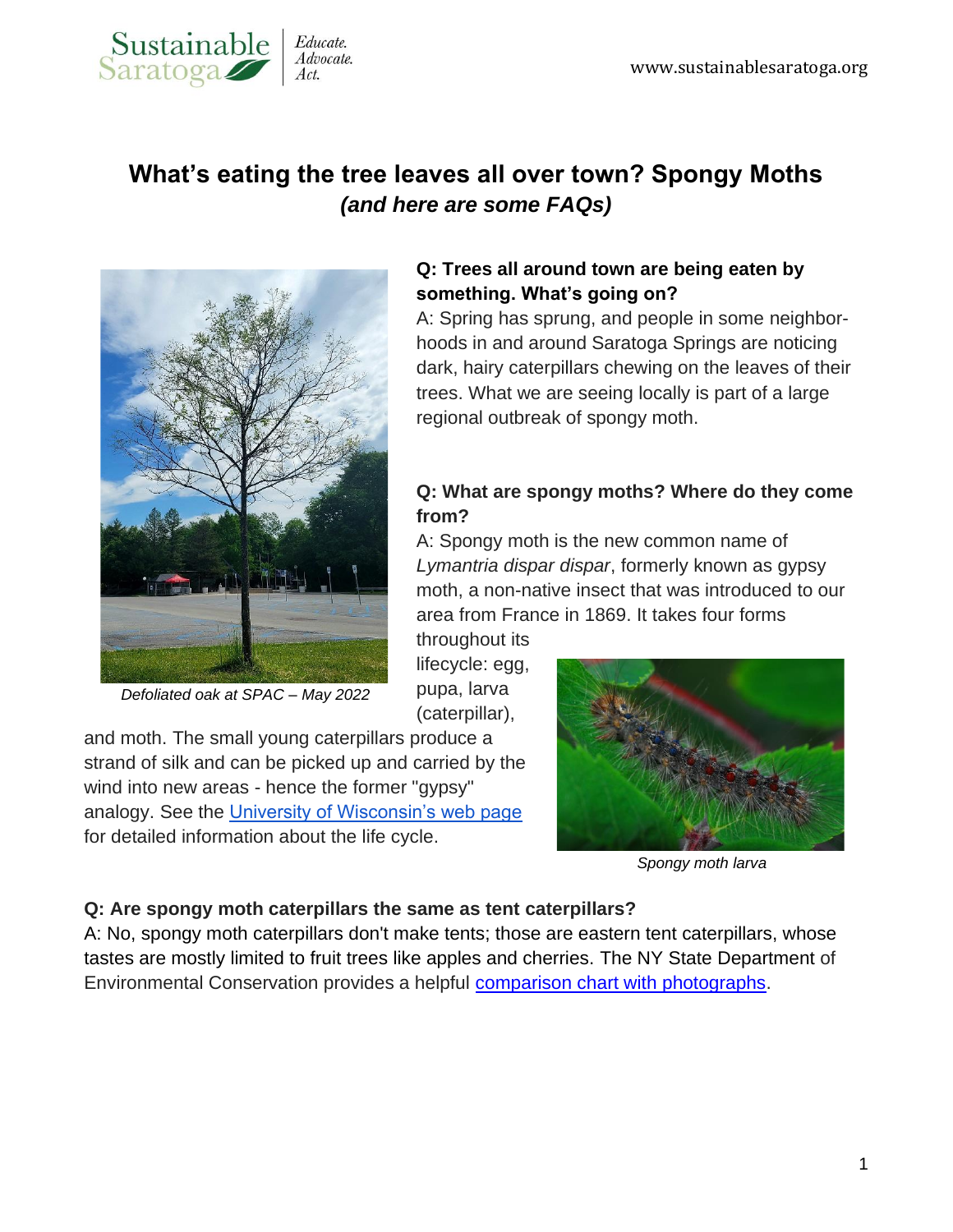# **Q: How long will the spongy moth infestation last?**

Educate. Advocate.



Sustainable<br>Saratoga

*Swarming spongy moth larvae High Rock Ave. - May 2022*

A: The caterpillars, which hatched shortly after the leaves emerged on trees, can be identified by the 2 rows of blue and red spots on their backs. They will eat and grow until late June or early July, then enter cocoons. After that, there won't be any more caterpillars for the rest of the year.

In mid-July the moths will emerge, and the females- who can't fly--will lay eggs and the cycle will start again.

# **Q: Will they attack our trees again next year and then every year after that?**

A: Spongy moth infestations do not last forever but tend to come in multi-year cycles. The regional infestation began last year. In June 2021, the oaks around SPAC and the Gideon Putnam Hotel were totally defoliated. Bare hillsides were visible

up and down the Northway, with the area around Lake George particularly hard hit. In these and other areas, the moths laid many more eggs than the previous year. It was expected that 2022 would be another high infestation year and that is proving to be true. Already, caterpillars have spread widely across Saratoga Springs and are busy stripping trees of their leaves.

Outbreaks occur less often than they used to and tend to taper off more quickly than they did in the past. This is largely because researchers have developed agents that can attack and weaken the moths. Over the years, scientists have introduced dozens of species of insects that attack eggs, caterpillars, and cocoons. They also have introduced a fungus and virus diseases that ultimately control outbreaks. The NYS Department of Environmental Conservation expects that, with the buildup of spongy moth predators, parasites, and diseases, the current outbreak will likely collapse naturally, probably this year or next.

#### **Q: Which trees are most susceptible to spongy moth caterpillar damage?**

A: Spongy moth caterpillars prefer to eat the leaves of oaks, aspens, birches, crabapples, and a few others, but will move into many more kinds of trees and shrubs in an outbreak such as the one we are currently experiencing



*Female adult moths & egg masses*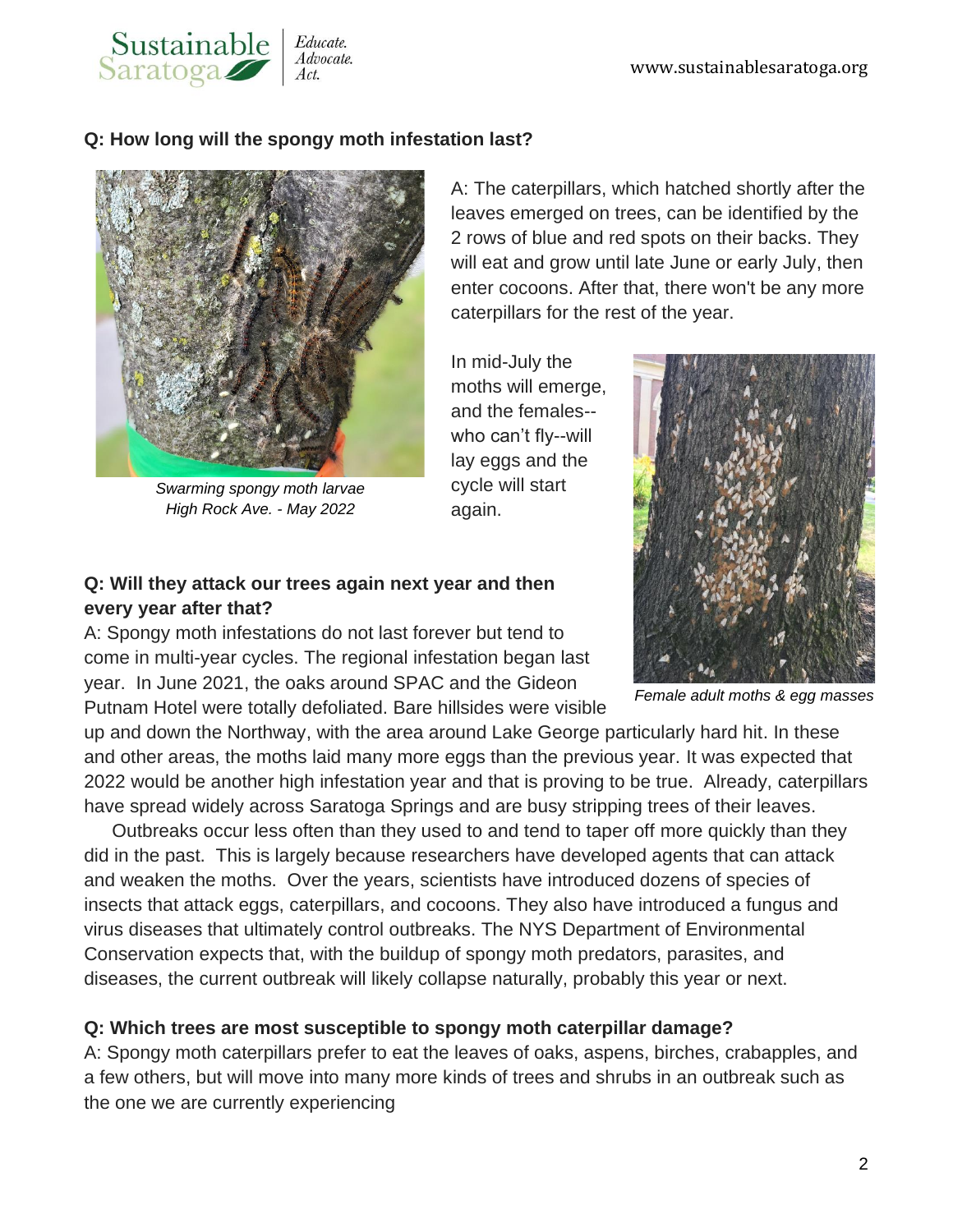

#### **Q: Will the affected trees die?**

A: Not necessarily. Heavily defoliated deciduous trees will push out a new set of leaves in July. Healthy trees with strong root systems are resilient and may survive 2 or 3 years of severe defoliation. Conifers like pine, hemlock, and spruce, however, may die after severe defoliation in a single year.

# **Q: Will young trees survive, like those planted by Tree Toga volunteers in recent years?**

A: This is a concern, particularly for trees planted this year that are not yet established. Fortunately, it is easy to control caterpillars by hand on these small trees. (see below).

# **Q: What can homeowners do to prevent or minimize damage from spongy moth caterpillars?**

A: If you have a few affected trees, there are measures you can take for some control over caterpillars. However, in larger forested areas, these measures are not practical:

- Pick the caterpillars off regularly and squish them. This is best done in the heat of the day when the caterpillars tend to come down the tree.
- Put barriers around trees, as described in this [University of Wisconsin guide.](https://fyi.extension.wisc.edu/gypsymothinwisconsin/making-a-sticky-barrier-band/)
- Older, larger caterpillars may be controlled by wrapping trees with burlap. See this [University of Wisconsin guide.](https://fyi.extension.wisc.edu/gypsymothinwisconsin/making-a-burlap-barrier-band-trap/)
- Sustainable Saratoga does not recommend the use of insecticides to control spongy moths in a homeowner situation. In the past, homeowners sometimes hired firms that used large ground-based mist blowers that blasted insecticide into the tops of big trees. The insecticides are non-specific toxins and will kill many valuable pollinators and other valuable insects as well. See the information provided by the DEC for further information: Spongy Moth - [NYS Dept. of Environmental Conservation](https://www.dec.ny.gov/animals/83118.html#Control)

In addition to attacking the caterpillars, you can help by pampering your trees. Give them plenty of water throughout the summer to help them build their energy reserves with fewer leaves.

#### **Q: Is there anything homeowners can do to prevent future infestation?**

A: If you have a few trees, you can look for the egg masses on trees starting in late summer and scrape them off into a bucket of soapy water, letting them sit in the water for 48 hours to kill them. This may reduce the number of caterpillars you see the following spring.

# **Q: What can the Saratoga Department of Public Works (DPW) do?**

A: Our city's Department of Public Works only has jurisdiction over the trees on city-owned lands and doesn't have the equipment or manpower that would be needed to address a sudden increase in spongy moth populations throughout the city.